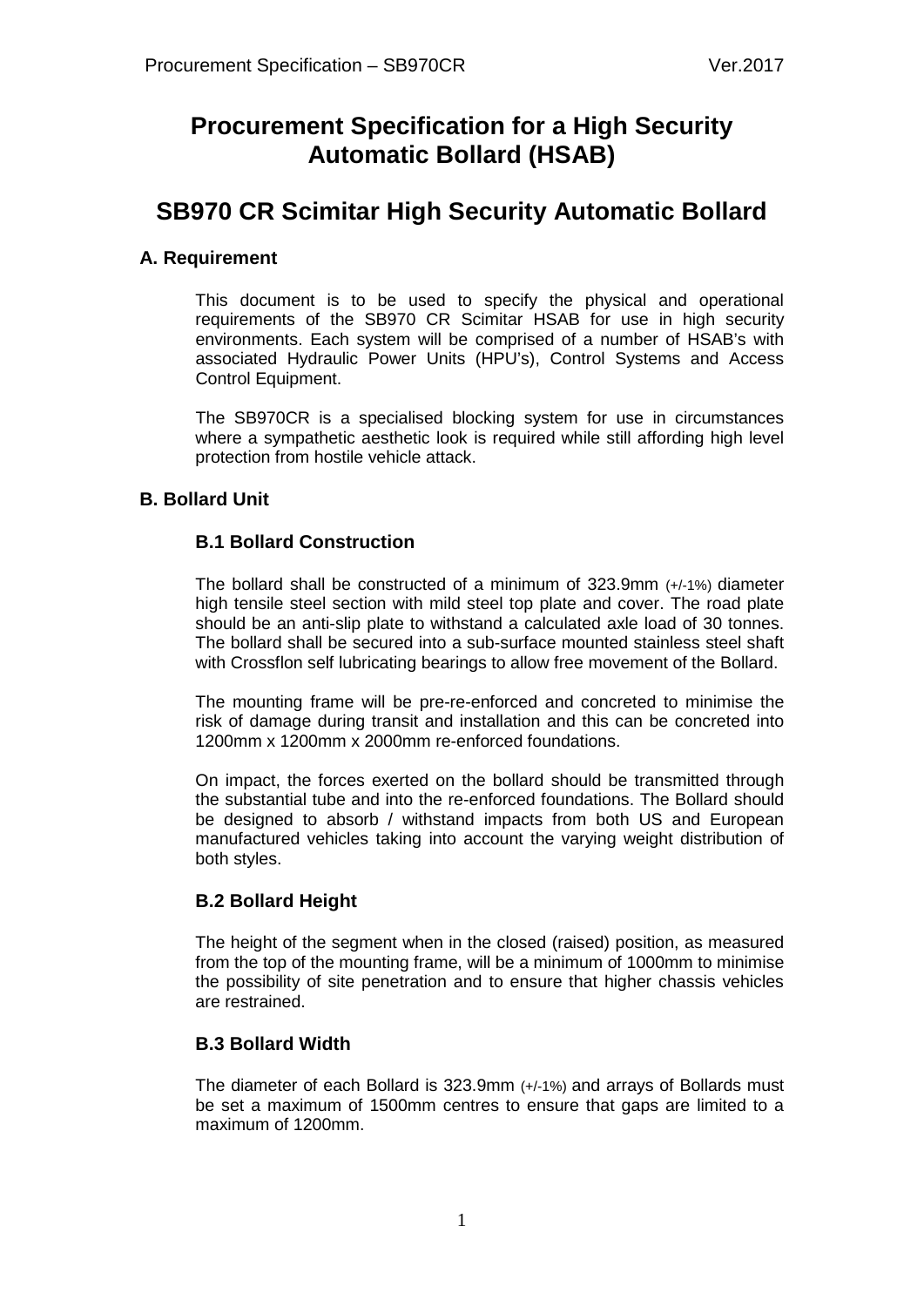## **B.4 Finish**

The Bollard and top plates are to be finished with an anti-corrosion paint in black with a single reflective yellow band around the Bollard.

An anti-debris protective brush must be fitted around the top of the Bollard shaft

## **C. Hydraulic System (HPU)**

## **C.1 Operation**

The HPU will consist of a heavy duty motor driving a hydraulic pump which will actuate, via a manifold and set of electrically operated valves, an hydraulic ram.

The Bollard will be driven both up and down by the double acting hydraulic ram to ensure positive action at all times without reliance on gravity for operation.

The HPU will have the facility for a hydraulic accumulator to be added to the system to allow a significantly increased raise speed in case of emergency.

## **C.2 Hydraulic ram**

The double acting hydraulic ram fitted to the Bollard can be fitted with antiburst valves as to maintain security if damage is sustained to the hydraulic hoses.

For safe maintenance, the hydraulic ram must be accessible from the road surface when the Bollard is in the fully lowered position.

If the system is to be used in extremely low temperatures then heater pads can be fitted to the ram to maintain the minimum oil temperature for operation.

## **C.3 Limit Switches**

Proximity limit switches will be fitted to provide raised and lowered signalling to the control system. The switches will be M18 sized inductive type with no moving parts and have a minimum IP rating of IP68.

## **C.4 Motor**

The heavy duty motor used in the HPU will be a 3ph, 380-415v unit with a power rating sufficiently sized to allow for continuous operation (100% duty cycling).

The motor should be protected by a thermal / magnetic trip device mounted in the electrical control panel.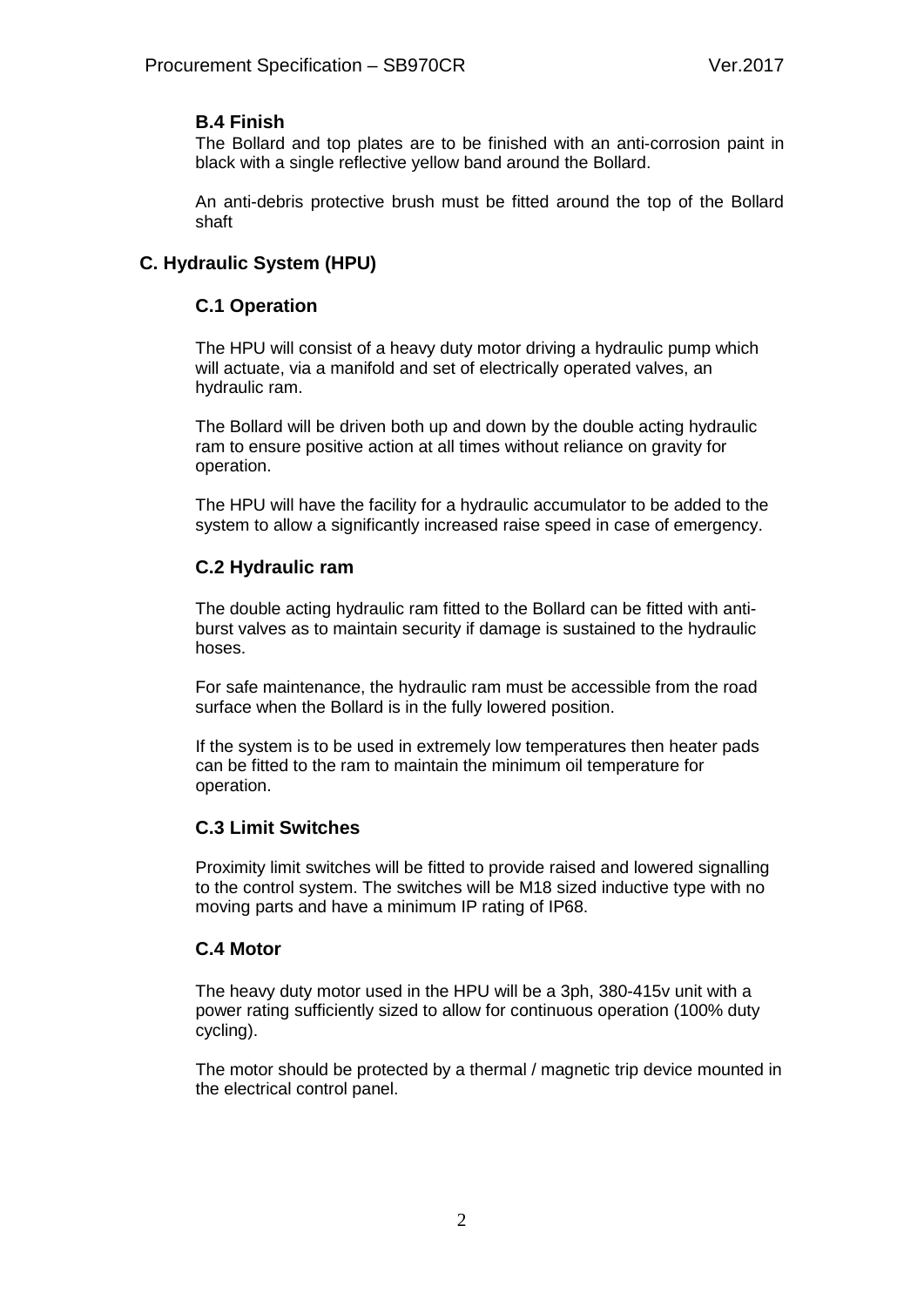## **C.5 Hydraulic Reservoir**

The hydraulic oil will be contained in a steel reservoir which is to be sized to allow sufficient oil cooling necessary for 100% duty cycling of the blocker.

If the system is to be used in extremely low temperatures then an immersion tank heater can be added to maintain the minimum oil temperature for operation.

#### **C.6 Power fail conditions**

A hand pump / release will be provided to enable the manual raising and lowering of the blocking segment in the event of electrical power failure.

## **C.7 Casing**

The HPU is to be fitted into a steel cradle which will have lifting and bolt down points, the cradle will come complete with an outer cabinet to give protection against the elements.

The cabinet will have fully lockable and removable full length doors to both the front and rear of the cabinet for ease of access. Vents will be fitted into the cabinet to allow good air circulation maintaining the ambient temperature.

## **D. Control System**

#### **D.1 Main Processor**

The HPU will be controlled by a central programmable logic controller (PLC) which will accept inputs from the access control system, blocker monitoring equipment and hydraulic pack and output signals to the HPU control valves, back indication system and external signalling. The PLC controller shall be sized to suit site requirements but should have 16 inputs and 14 outputs as a minimum. The initial PLC programming shall be to suit specific client and site requirements however reprogramming of the system must be easily undertaken and password protected access to the program must be provided to the client with the relevant program ladder diagram.

All relays will be properly mounted and all interconnecting cabling must be in suitable containment running to terminal strips.

#### **D.2 Voltage**

The main system input voltage is to be 380v-415v 3phase 50-60Hz supply with the control system operating at 24V SELV provided from an internally mounted power supply.

#### **D.3 Casing**

The control system will be housed in a general purpose IP65 rated housing with a power isolation switch mounted externally for safety. The housing will be located inside the main HPU cabinet and should give easy access to all electrical components for connection, maintenance and programming.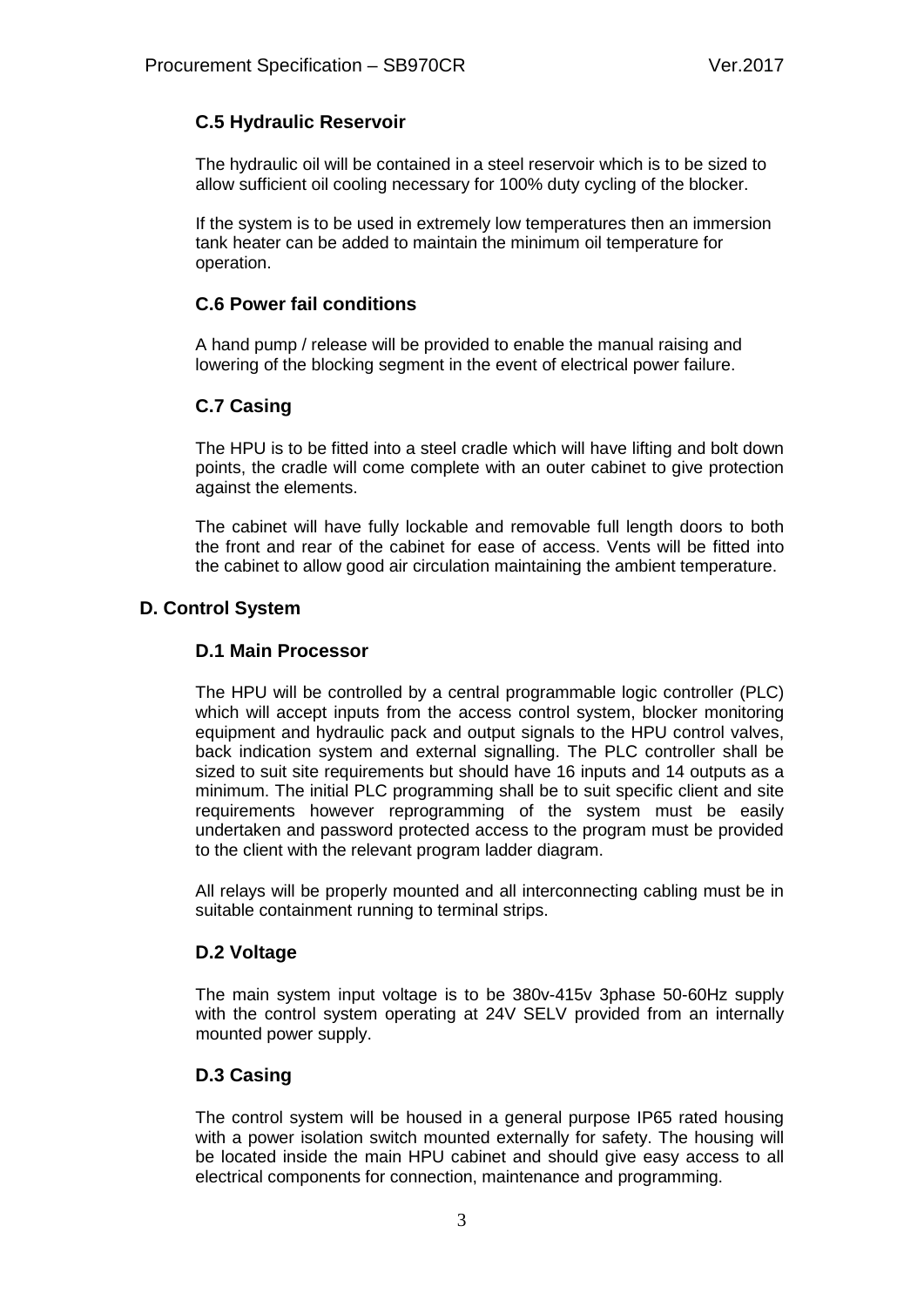## **E. Access Control**

#### **E.1 Remote Control Panel**

Each HSAB will come with its own remote control panel which will be comprised of push buttons to raise, lower and emergency stop the equipment The blocking segment must be able to instantly reverse on command.

#### **E.2 Emergency fast raise**

If the system is fitted with an emergency fast raise circuit, then the control panel will include a panic button which will be larger then the normal controls and will self lock on activation (key reset required), the circuit will by-pass all safety systems and raise the Bollard within 1-2 second.

#### **E.3 System Interfacing**

The control system will be capable of accepting inputs from every major type of access control including but not limited to – Swipe card readers, proximity card readers, inductive loop systems, RF transmitter equipment and biometric readers.

The system must be able to interface with other equipment (by other manufacturers) to create an interlock.

#### **F. Performance**

#### **F.1 Manufacturers Experience**

The manufacturer of the HSAB will have a minimum of 15 years experience in the manufacture, installation and maintenance of this type of equipment and must be a member of a recognised Professional Trade Association.

#### **F.2 Testing**

The HSAB design must fully comply with CE regulations and an actual full scale crash test must have been carried out by a qualified independent testing agency with the HSAB remaining fully operational after the impact. The test will have consisted of the impact of a roadworthy and fully laden vehicle weighing 7,500Kg (16,500 pounds) travelling at 80 Kph (50 mph) into a single HSAB. A subsequent test to the same criteria should have been carried out using a pair of HSAB's with the same results.

The impact testing must have been carried out in accordance with PAS 68 and exceed the DoS test standard SD-STD-2.01 Rev A class K12/L3.

In addition, the HSAB will be able to cause sufficient damage to a 7500 kg vehicle travelling at 80kph so as to destroy the front suspension and main drive train of the vehicle rendering it inoperative.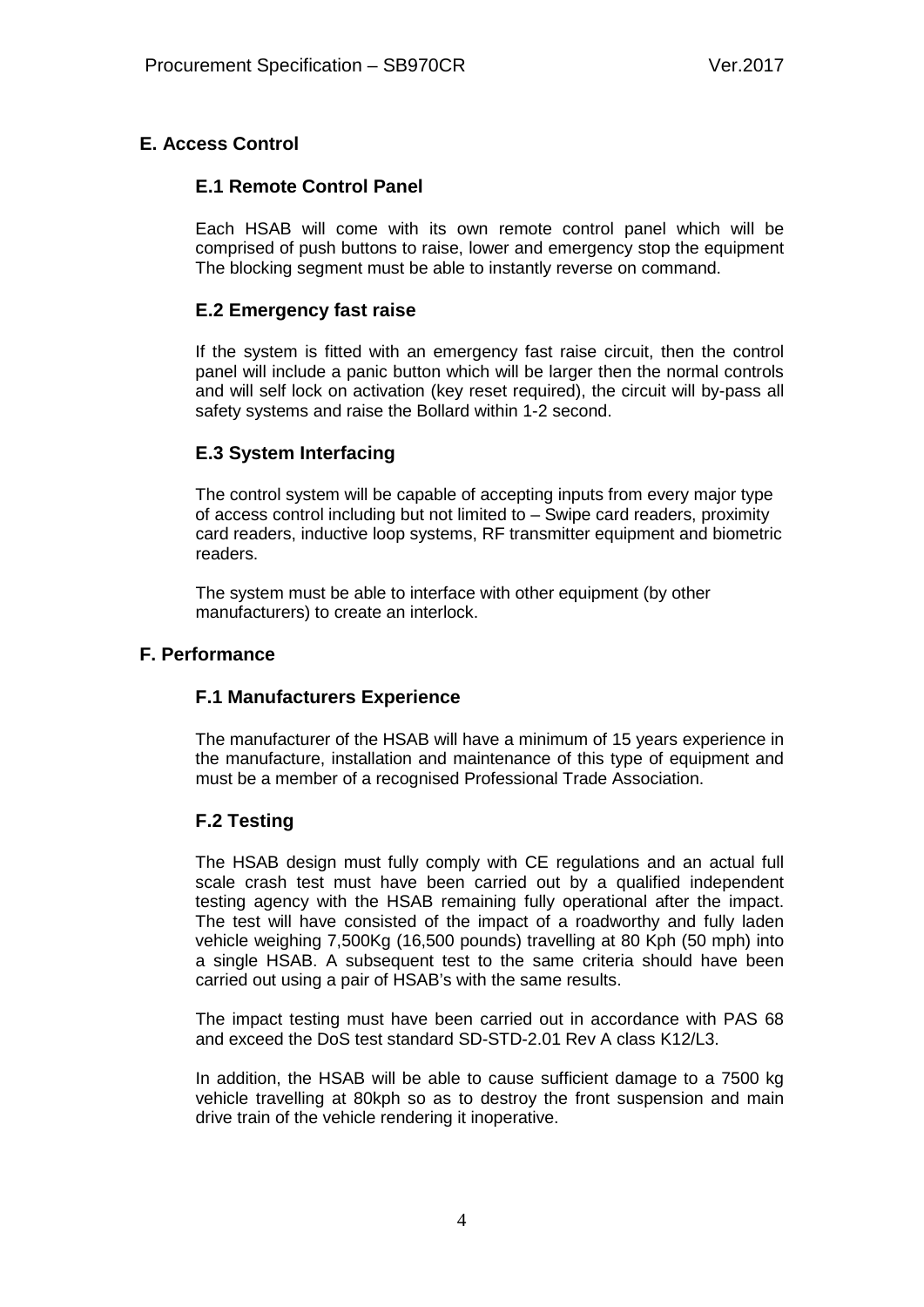## **F.3 Speed of operation**

Standard operation speed will be between 4 and 8 seconds for either raising or lowering, with the raise time being reduced to 1-2 seconds when the emergency fast raise system is activated.

In normal operation the HSAB shall be capable of operating at 225 cycles per hour (100% duty cycling at 8 second settings) and must have been satisfactorily factory tested in a continuous run of 1,800 cycles.

## **G. QA**

## **G.1 Equipment Testing**

The manufacturer will have fully tested the HSAB, HPU, Control System and Access Control equipment prior to despatch. These tests will be fully traceable to each unit despatched and must be transparent.

The QA testing will include dimensional checks, workmanship quality and finish as well as full operational testing. Once fully tested, the HSAB will be fitted with a nameplate bearing the manufacturers details, serial number and test date.

The manufacturers quality system must be certified to ISO 9001.

## **G.2 Despatch**

The HSAB will be packed ready for despatch with wooden sheeting strapped to the outer casing for protection and lifting eye bolts sockets provided at the relevant lifting points. The structure will be substantial enough to enable lifting from either below or above without incurring damage or warping.

Two full sets of operation and maintenance manuals will be provided with the equipment to include site specific program, wiring and installation drawings (additional manuals should be available at a nominal cost).

#### **H. Disclaimer**

This type of equipment is designed for high security use and while it is possible to integrate a number of safety features into the system design, it is generally better to provide adequate traffic calming measures, signage, area illumination and traffic lights to warn users of the potential hazard.

Avon Barrier Corporation Ltd can provide information on safety systems to suit most sites / applications on request.

It is strongly recommend that advice is taken from relevant security or safety engineers with regard to the system design, alternatively Avon Barrier Corporation would be pleased to provide such information – contact our Security Department at our UK offices.